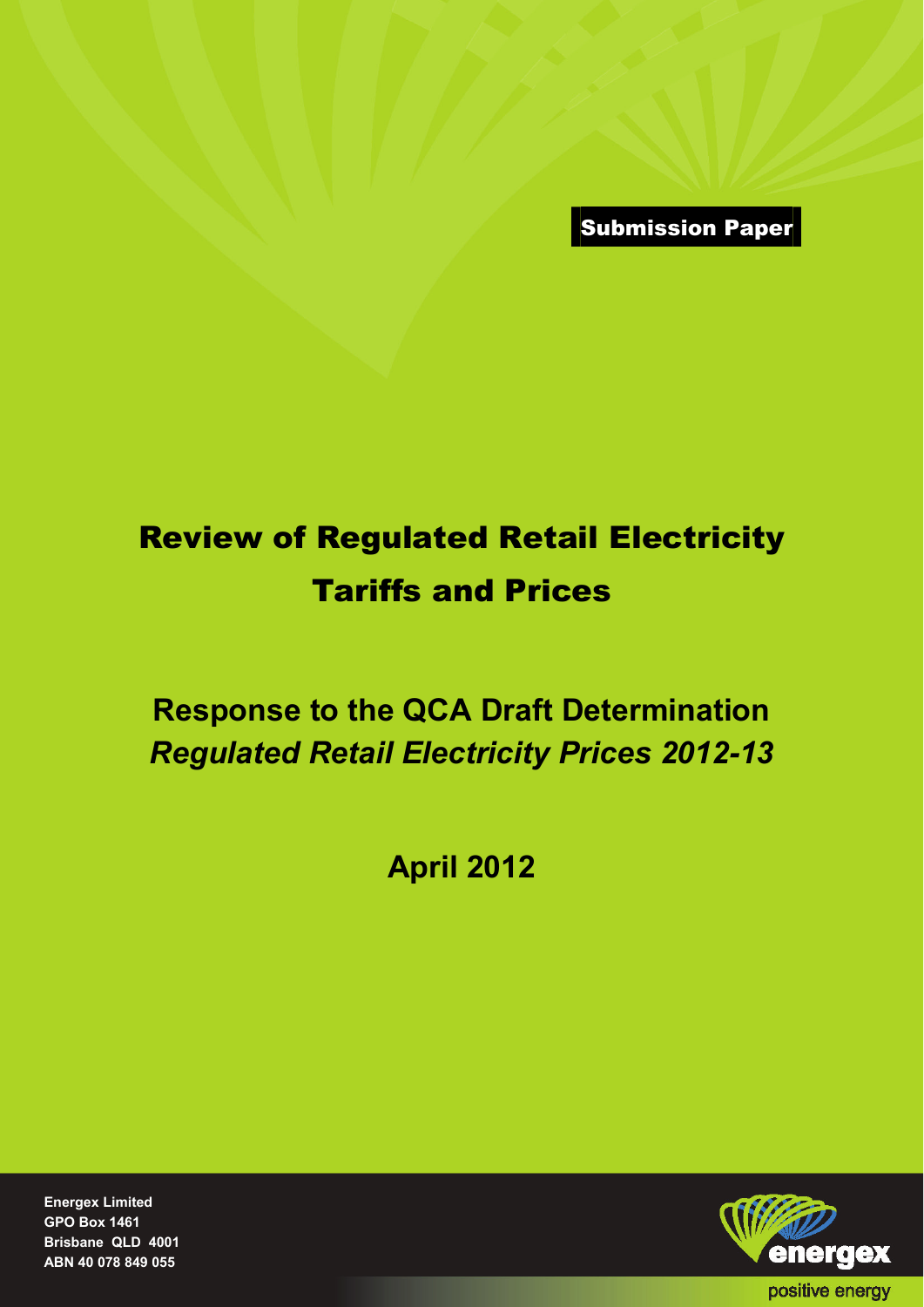

## **Table of Contents**

| 1              |       | <b>INTRODUCTION</b>                                                   | 1               |
|----------------|-------|-----------------------------------------------------------------------|-----------------|
| 1.1            |       | <b>General comments</b>                                               | 1               |
| $\overline{2}$ |       | <b>RESPONSE TO THE DRAFT DETERMINATION</b>                            | $\mathbf{2}$    |
| 2.1            |       | <b>Energex's network tariffs</b>                                      | $\mathbf 2$     |
|                | 2.1.1 | Energex's submission to the QCA Issues Paper August 2011              | $\overline{2}$  |
|                | 2.1.2 | Energex's submission to the QCA Draft Methodology Paper December 2011 | 3               |
|                | 2.1.3 | Application of Energex's tariffs                                      | 3               |
|                | 2.1.4 | <b>Transitional Arrangements</b>                                      | 4               |
|                | 2.1.5 | Maintaining alignment of retail and network tariffs                   | 5               |
| 3              |       | <b>OTHER COMMENTS</b>                                                 | 6               |
| 3.1            |       | <b>Terms and conditions</b>                                           | 6               |
| 3.2            |       | Availability of ToU ready meters                                      | $6\phantom{1}6$ |
| 3.3            |       | Approval of network tariffs by the AER                                | 6               |
| 4              |       | <b>APPENDICES</b>                                                     | $\overline{7}$  |
| 4.1            |       | Appendix A – Proposed tariff map                                      | 8               |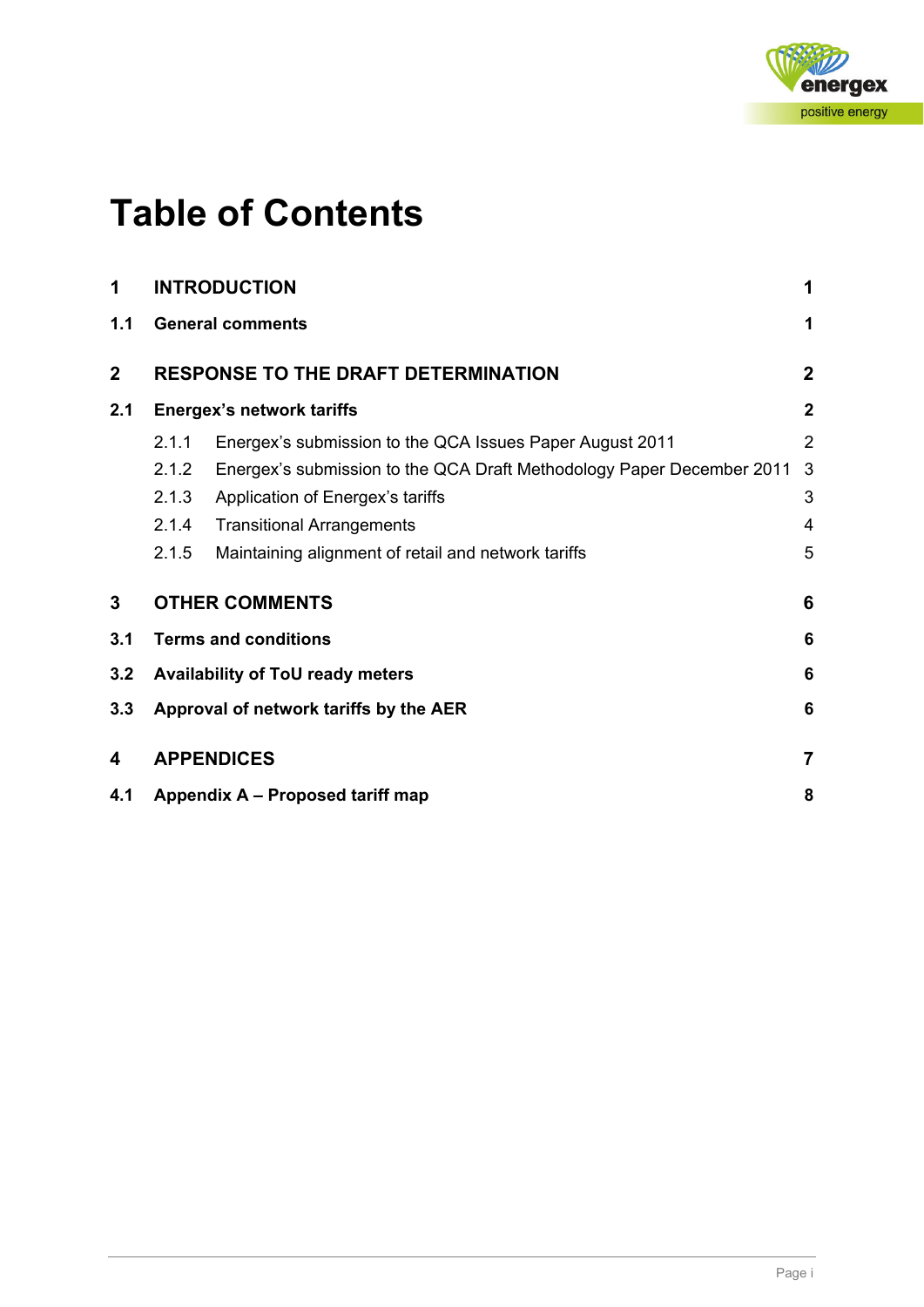## <span id="page-2-0"></span>**1 Introduction**

Energex Limited ("Energex") welcomes the opportunity provided by the Queensland Competition Authority ("QCA") to submit comments on the *Regulated Retail Electricity Prices 2012-2013 Draft Determination[1](#page-2-2)* .

Energex's responses are limited to the specific issues regarding the treatment of network costs, transitional arrangements and some other general comments.

#### <span id="page-2-1"></span>**1.1 General comments**

Energex supports the objective of cost reflective tariffs and the direct pass-through of network costs for all customers through the regulated retail tariffs, as set out in the Minister's Direction Notice.

Energex acknowledges that there will be a price impact on customers as a result of this review. However, the network tariffs proposed are designed to be cost reflective in line with the National Electricity Rules and provide a number of customer options to manage their usage and, hence, costs.

The Direction Notice requires the QCA to adopt a cost reflective N (network) + R (energy and retail) pricing model. The QCA's Draft Determination provides details of the proposed regulated retail tariffs and prices for 2012-13, and explains how these were determined. It also explains the approach to calculating the N and R components of the tariffs and provides indicative impacts of the revised tariffs and prices on customers.

In July [2](#page-2-3)011 and November 2011, the QCA published an Issues Paper $^2$  and Draft Methodology Paper<sup>[3](#page-2-4)</sup>, respectively, inviting interested parties to respond. Energex's submissions in response to these papers can be found on the QCA's website.

<span id="page-2-2"></span> $\overline{a}$ <sup>1</sup> http://www.qca.org.au/electricity-retail/NEP/draftDec.php

<span id="page-2-3"></span><sup>2</sup> http://www.qca.org.au/electricity-retail/RevEPandTS/IssuesPaper.php

<span id="page-2-4"></span><sup>3</sup> http://www.qca.org.au/electricity-retail/NEP/DMP/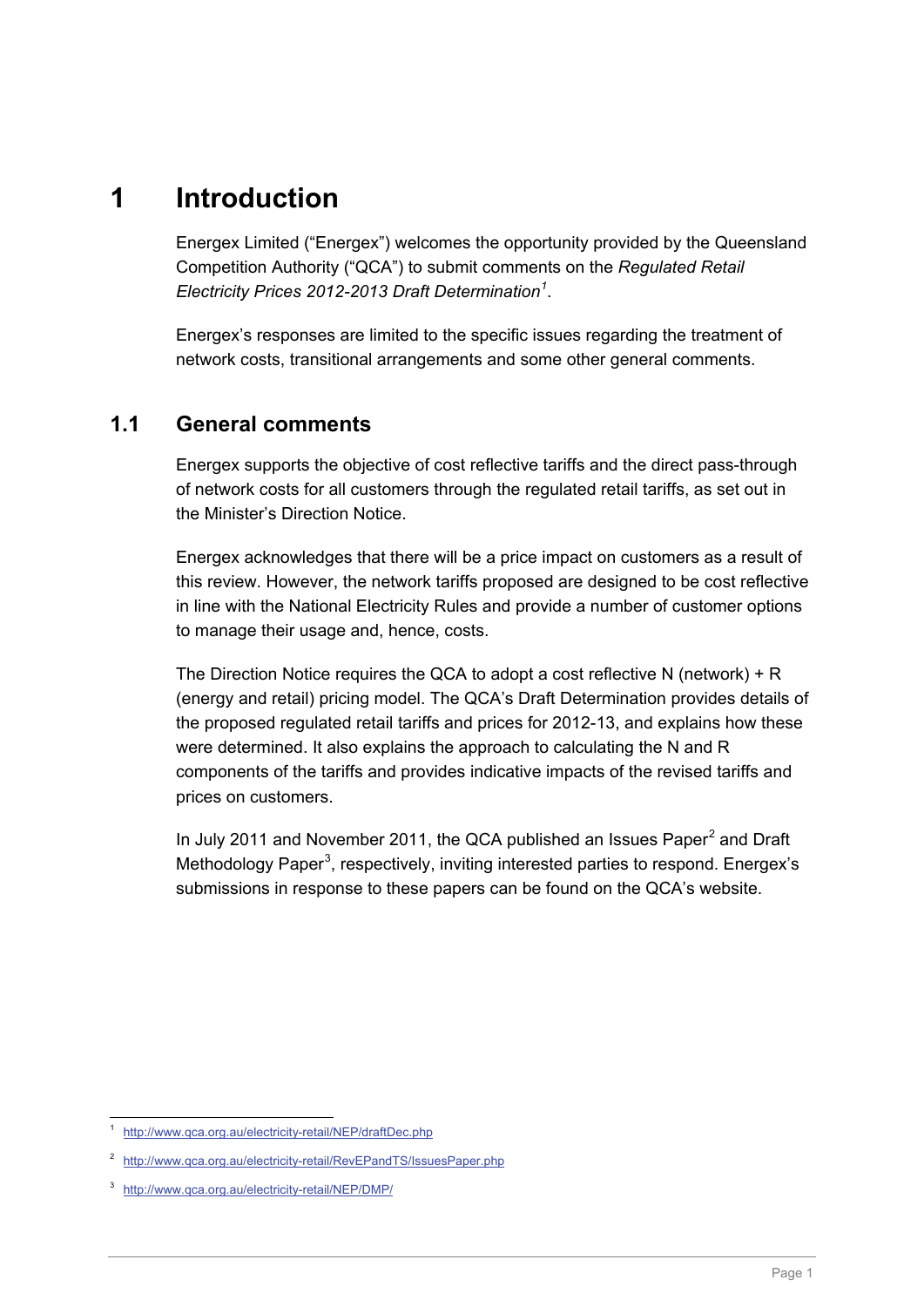## <span id="page-3-0"></span>**2 Response to the Draft Determination**

Energex's comments about the Draft Determination are provided below.

#### <span id="page-3-1"></span>**2.1 Energex's network tariffs**

Energex network prices are approved by the Australian Energy Regulator (AER) on an annual basis and must comply with Chapter 6 of the National Electricity Rules. These prices seek to recover the cost of distribution and transmission network services through a cost reflective, combined network use of system charge (NUoS).

The Direction Notice requires the QCA to adopt a cost reflective N+R pricing model under which the Energex network costs (N) are to be treated as a straight pass through to customers. The proposed N+R approach to the regulated retail tariffs will therefore require a single network tariff to be mapped to each retail tariff.

From 1 July 2012 non-residential customers in South East Queensland (SEQ) consuming over 100MW.h per annum will no longer have access to a regulated retail tariff. However, large customers in Ergon Energy's distribution area will continue to have access to the regulated retail tariffs.

Energex notes that for these large customers with continued access to the regulated tariffs, the QCA proposes to use Ergon Energy network prices as the basis for the (N) component. Energex supports this approach as it provides a more cost reflective outcome.

#### <span id="page-3-2"></span>**2.1.1 Energex's submission to the QCA Issues Paper August 2011**

Energex's submission to the QCA's Issues Paper set out its initial views regarding the alignment of network tariffs with the regulated retail tariffs. This included the development of a proposed Inclining Block Tariff (IBT) and Time of Use (ToU) network tariff structure for residential customers.

In addition, Energex proposed to consolidate the existing four non-demand network tariff codes (NTC) for small business users in order to simplify the tariff structure and enable one to one mapping with the regulated tariffs. This resulted in a single business flat-rate tariff and a single two-part business ToU tariff.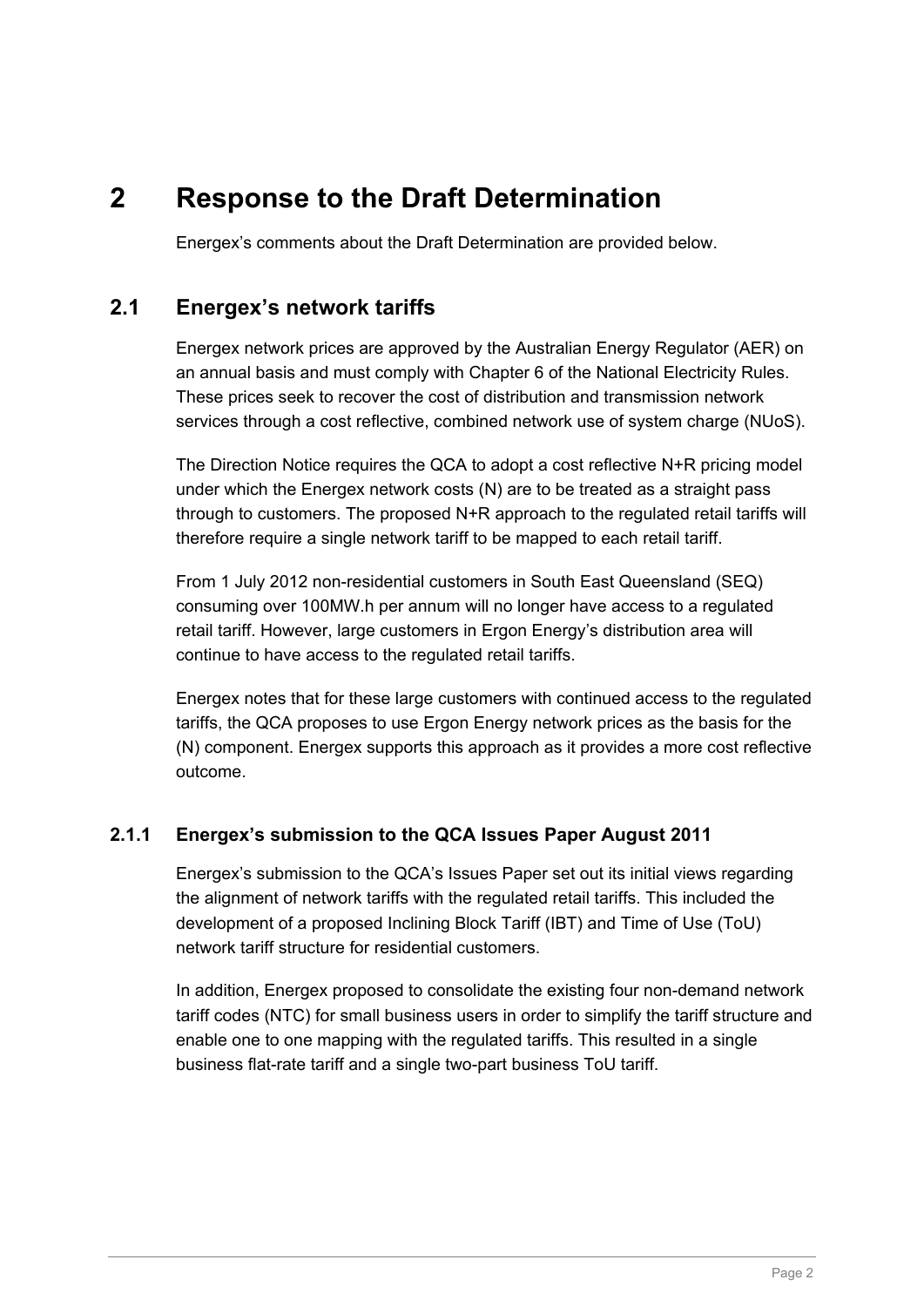#### <span id="page-4-2"></span><span id="page-4-0"></span>**2.1.2 Energex's submission to the QCA Draft Methodology Paper December 2011**

ENERGEX's submission to the QCA's Draft Methodology Paper outlined its proposed changes to network tariffs for domestic and business customers and the processes for passing through network costs to the customer and maintaining alignment of retail and network tariffs. The submission also provided some comments on metering, tariff changes and transitional arrangements.

Following its August submission, Energex continued to review the current suite of network tariffs and proposed tariff changes in more detail. The following changes to the original proposals were highlighted in Energex's December submission:

- Through a detailed tariff analysis and implementation study, Energex decided against the introduction of a three-part business ToU network tariff for 1 July 2012 as Energex's assessment is that implementation costs would exceed any network or customer benefit. Energex's business ToU network tariff would therefore remain unchanged as a two-part ToU.
- The tariff map was corrected to show ENERGEX's business flat rate network tariff mapped to the retail tariff 66 in line with current practice.

A revised tariff map was included as an appendix in Energex's December submission and is available in Appendix A of this submission.

#### <span id="page-4-1"></span>**2.1.3 Application of Energex's tariffs**

Energex generally agrees with the QCA's proposed application of network tariff codes to the regulated retail tariffs with the following exception.

In preparing the Draft Determination, QCA has inadvertently used the superseded version of the tariff map and has mapped Energex's demand network tariff (NTC 8300) to tariff  $66<sup>4</sup>$  $66<sup>4</sup>$  $66<sup>4</sup>$ . As a result, the report is incorrectly indicating a significant price increase for customers on tariff 66 of 337% or \$10,320 per annum.<sup>[5](#page-4-2)</sup>

Under Energex's proposed mapping of network tariffs, Energex's business flat rate network tariff (NTC 8500) is mapped to the retail tariff 66, in line with current practice. Energex's proposed tariff map is available in Appendix A.

<sup>-</sup>4 Refer to Table 6.4: Alignment of Existing Regulated Retail Tariffs with New 2012-13 Regulated Retail Tariffs (and Underlying Network Tariffs), page 81.

 $5$  Refer to Figure 6.3: Change in Electricity Bills in 2012-13 for Customer Currently on Farming and Irrigation Tariffs, page 83.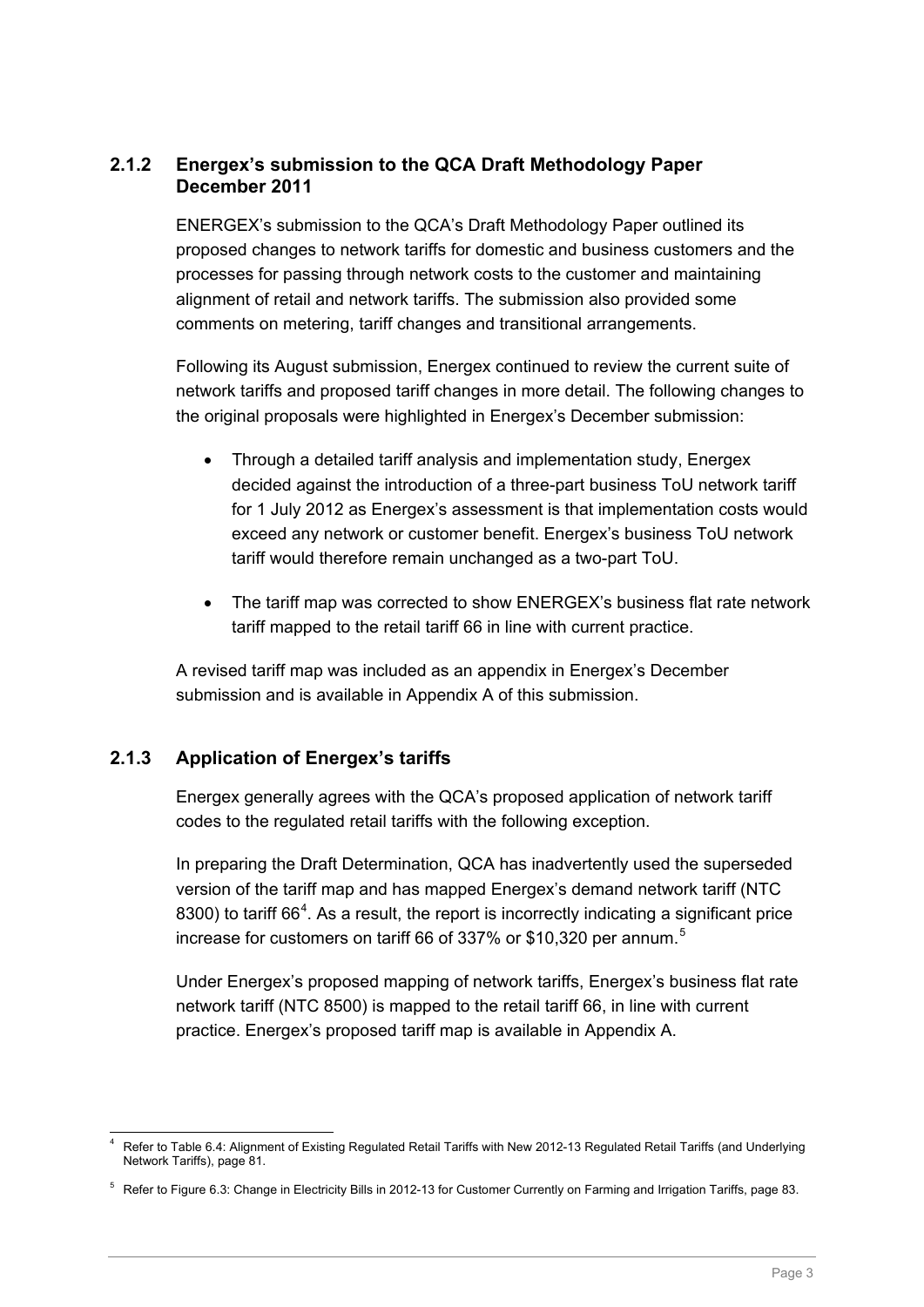<span id="page-5-1"></span>For tariff 66 customers, mapping this retail tariff to Energex's network tariff NTC 8500 / tariff 20 will result in the price increase being significantly less than currently indicated.

#### <span id="page-5-0"></span>**2.1.4 Transitional Arrangements**

#### *Tariff 37*

Energex notes that the QCA proposes to maintain tariff 37 in its current form for 2012-13 as a transitional provision. Tariff 37 would then be removed from the regulated retail tariff schedule from 1 July 2013. The QCA has indicated these customers would then be moved onto the business ToU tariff 22.

Customers on tariff 37 will require their meter to be re-programmed to access tariff 22 (NTC8800). There are an estimated 1047 $^6$  $^6$  customers currently accessing this tariff in SEQ. Energex believes the transition of these customers to alternative tariffs will require joint consultation with the customer and the customer's retailer. In particular, metering restrictions may need consideration.

Therefore, Energex proposes that customers remaining on tariff 37 as of 30 June 2013 be mapped to the business flat rate tariff (NTC8500) unless the customer's retailer has indicated otherwise.

#### *Irrigation tariffs 64 and 65*

The irrigation ToU tariffs 64 (Obsolescent) and 65 each have three different peak time options ( $7am - 7pm$ ,  $7.30am - 7.30pm$  or 8am – 8pm, Monday to Friday). In its December submission, Energex proposed these options remain for irrigation customers. This was proposed by Energex to allow a level of diversity around load switching to be maintained and remove the requirement to manually re-program thousands of meters and/or time switches<sup>[7](#page-5-1)</sup> in SEQ, predominantly in remote and rural areas. Despite this, Energex's proposal in relation to this matter has not been reflected in the Draft Determination.

In the absence of the three different peak time options being retained and the application of the tariff 22 peak time of 7am to 9pm being applied to tariff 64 (Obsolescent) and 65, Energex requires a 12 month transition period to facilitate the transferral of customers, including the reprogramming of meters and/or time switches and the restructuring of businesses whose current operations are dependently programmed with consideration for their selected peak time option.

<sup>-</sup>6 Figure is accurate as at 11 April 2012.

<sup>7</sup> As at August 2011, there were approximately 2350 NMIs associated with tariffs 64 and 65. For each NMI, there can be multiple meters and/or time switches attached to it. As such, thousands of meters and/or time switches will require manual reprogramming to facilitate the transfer to tariff 22.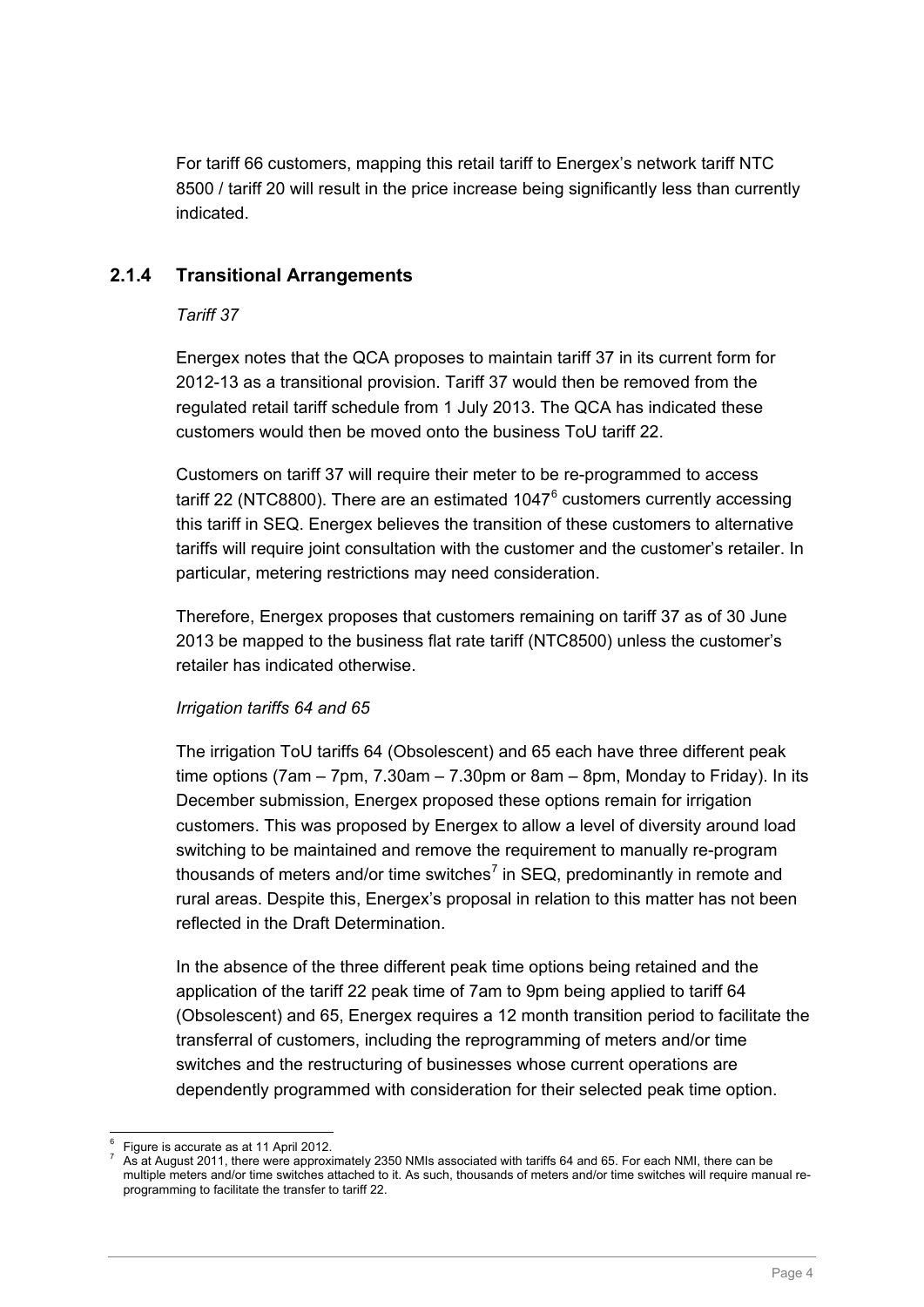It is proposed that tariff 64 and 65 be retained in their current format for 12 months to facilitate customer transitions with tariff 64 becoming obsolete at the end of the transition period and the single peak time under tariff 22 becoming applicable to customers on tariff 65. This proposal is similar to the transition periods provided for tariff 37 and 66 which will both be retained for 12 months to facilitate customer transitions to tariff 22 and 20, respectively.

#### <span id="page-6-0"></span>**2.1.5 Maintaining alignment of retail and network tariffs**

Energex submits its Pricing Proposal to the AER for approval on 30 April each year in accordance with Chapter 6 of the National Electricity Rules and the Queensland Distribution Determination 2010-11 to 2014-15. These instruments require Energex to annually adjust its network prices by the March CPI figure.

Energex is able to comply with the QCA's proposed approach requiring it to provide the QCA with draft network prices at the same time they are submitted to the AER. These draft prices would then be subject to approval by the AER.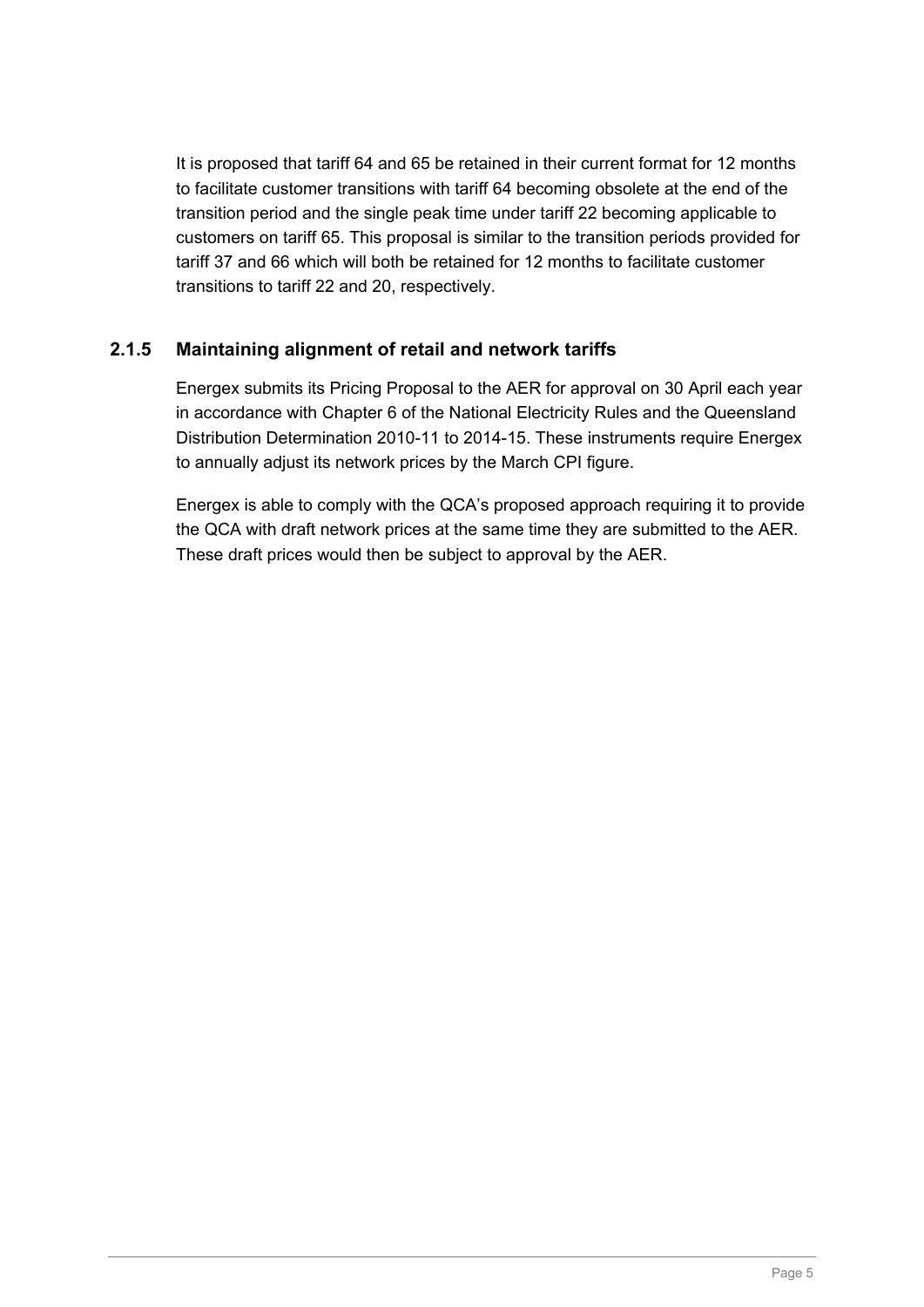## <span id="page-7-0"></span>**3 Other comments**

#### <span id="page-7-1"></span>**3.1 Terms and conditions**

Energex has been provided the opportunity of some input into the regulated retail tariff terms and conditions gazette produced by the Queensland Government.

Energex is satisfied that the issues raised in its previous submission regarding the risk of introducing a number of unintended consequences has been minimised and the spirit of the review objectives has been preserved.

#### <span id="page-7-2"></span>**3.2 Availability of ToU ready meters**

In principle, Energex believes that ToU metering should be encouraged because due to its potential to contribute to a reduction in peak network demand. However, resources and meter availability are likely to limit the availability of the ToU option to customers in the short term.

Energex currently has approximately 300,000 ToU capable meters installed which will need to be reprogrammed to facilitate the tariff change. Where the customer does not have a ToU capable meter, Energex proposes to replace the meter at no cost to the customer. However, where additional costs are required to upgrade the wiring or distribution board on a customer's premises, these costs should be met by the customer.

A phased roll out of ToU metering to facilitate the ToU tariff option is required from a practical perspective. Energex is considering various options, such as first-come basis or on a geographical basis. The option will be dependent on the number of customers requesting to transfer to the ToU tariff and on the availability and efficient use of resources.

#### <span id="page-7-3"></span>**3.3 Approval of network tariffs by the AER**

The network prices included in the QCA's Draft Determination are draft network prices only and may be subject to change due to various factors, including the CPI figure and final Transmission Use of System charges. Energex's network tariffs are subject to approval by the AER, and accordingly Energex notes that the proposed changes to the tariff structure will require it to demonstrate compliance with the National Electricity Rules.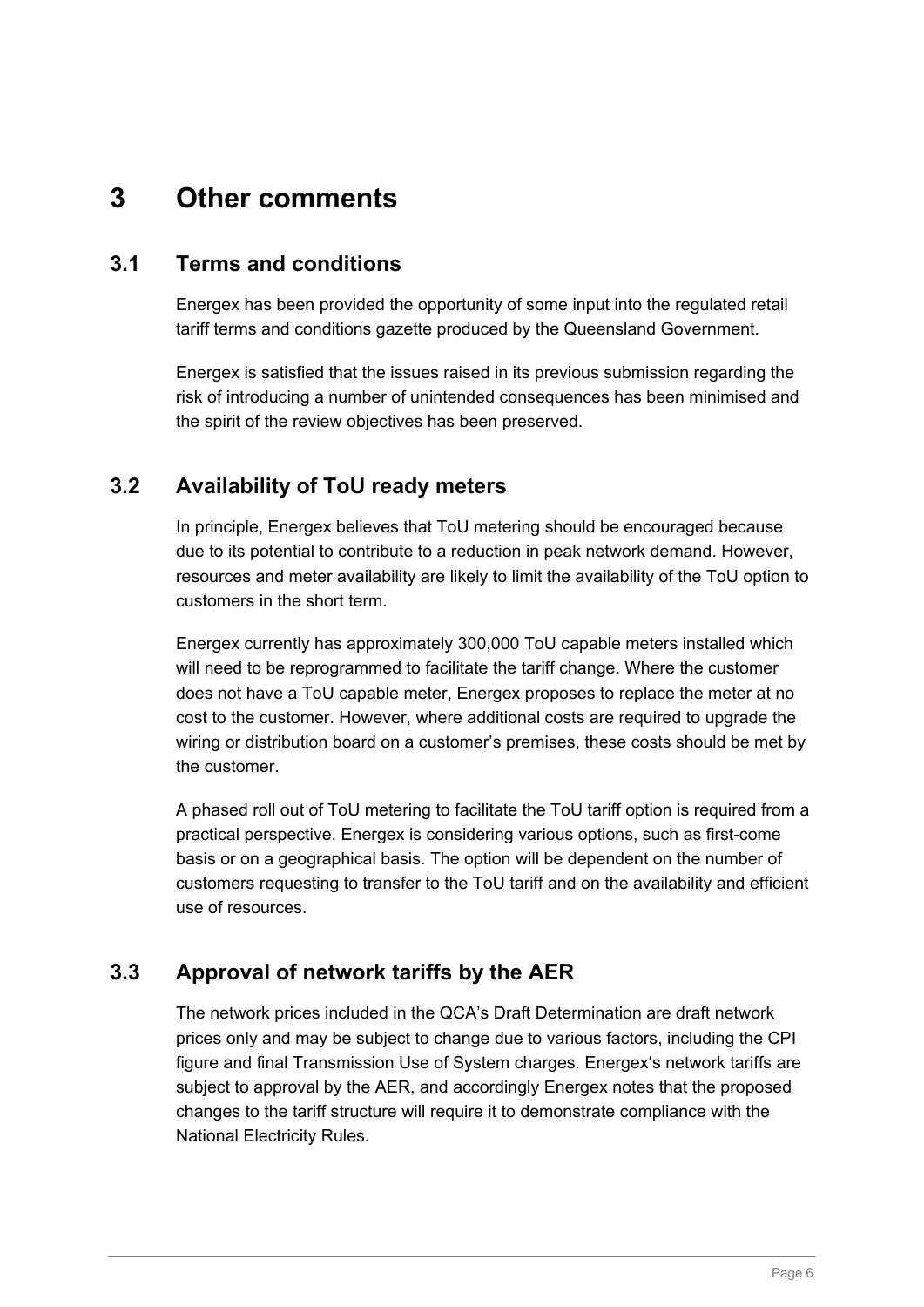## <span id="page-8-0"></span>**4 Appendices**